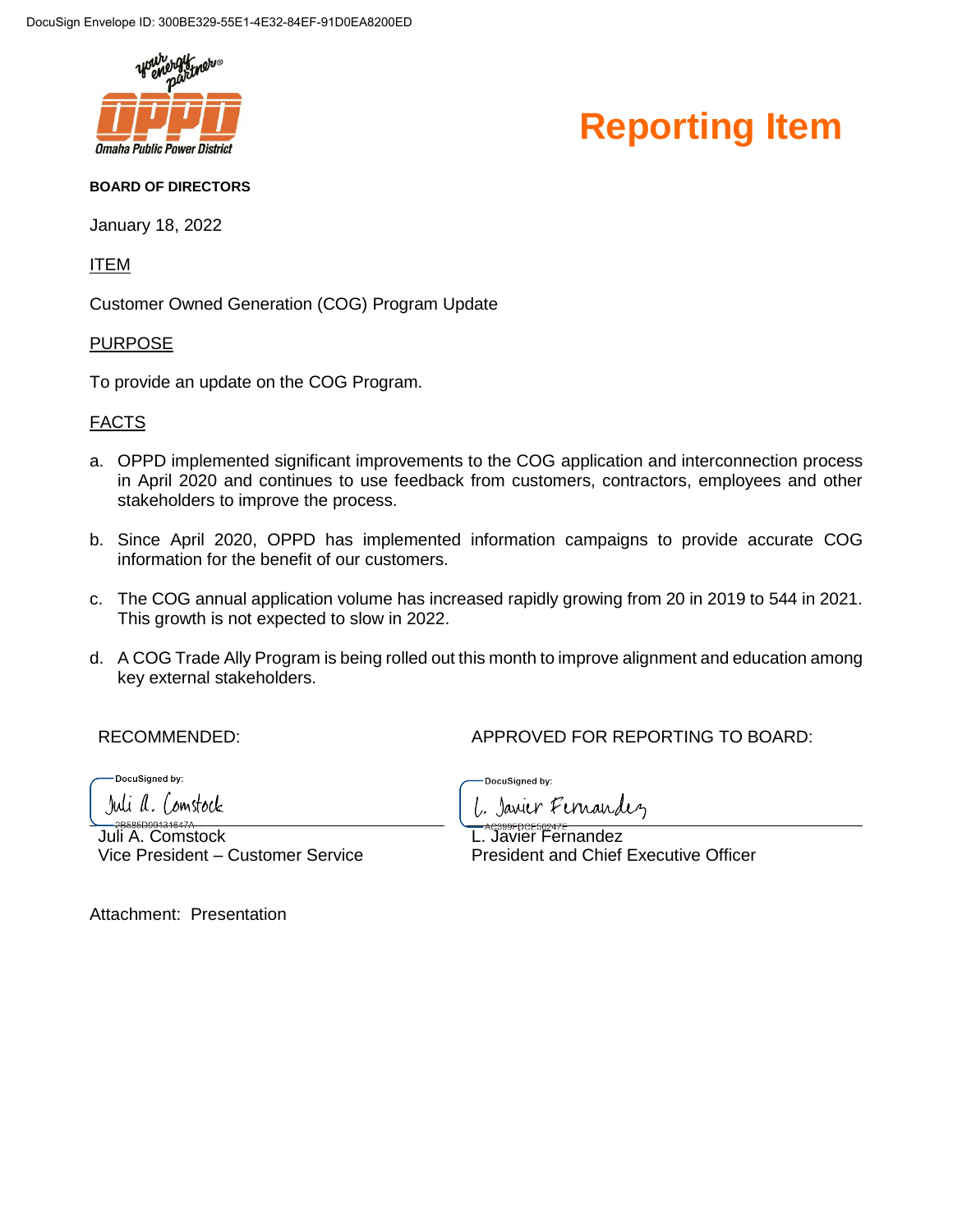

## OPPD Customer-Owned Generation (COG) Trade Ally Program

### Prepared for OPPD All Committees Meeting Delivered by Kirk Estee – Customer Alternative Energy Solutions Manager January 18, 2022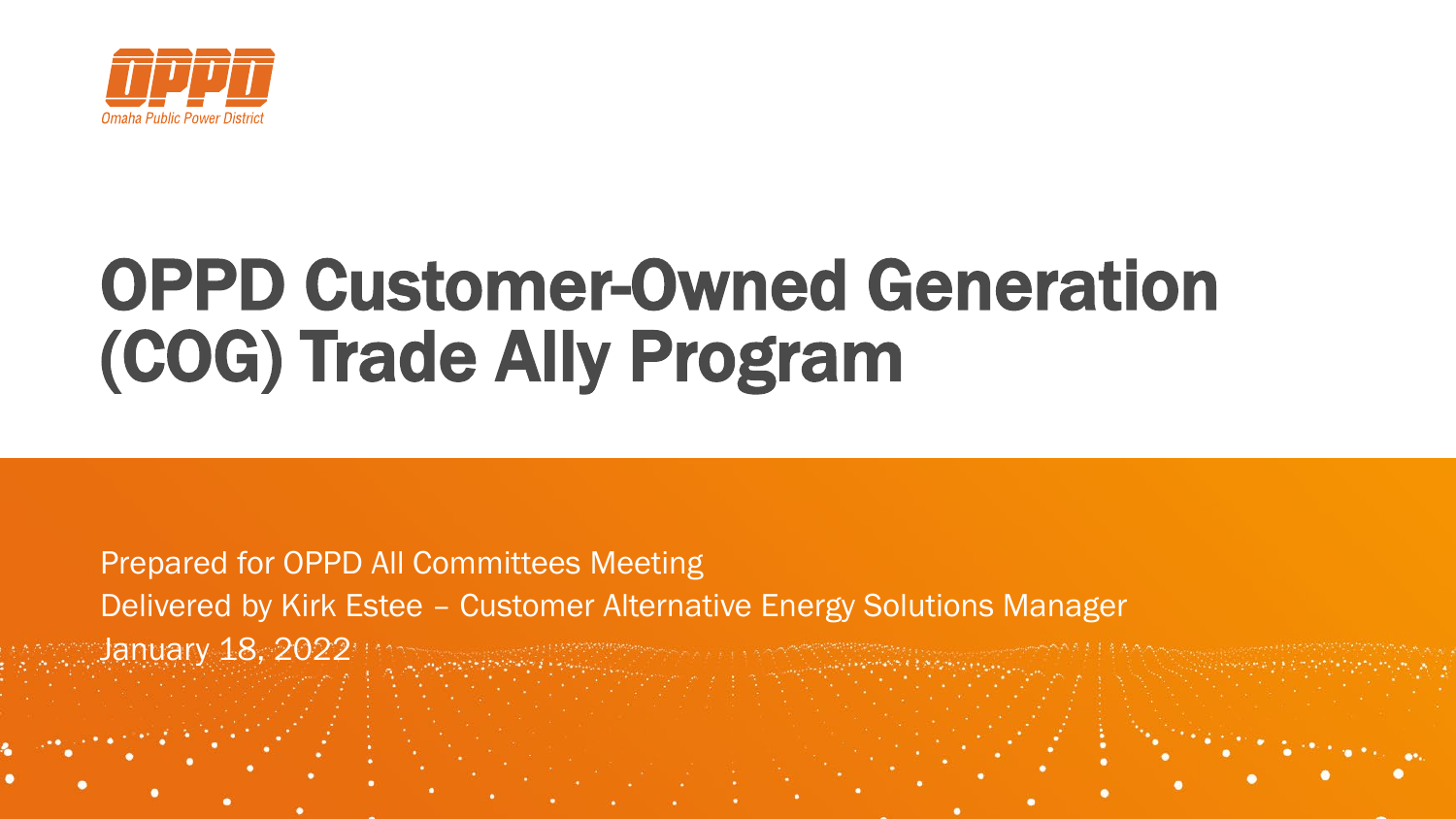# COG Process Improvements to Date

- Continuously evolving website and FAQ's
- Simplified documents
- Simplified online application
- Improved communication with customers and contractors
- Added Business option to Solar Calculator
- Streamlined internal technical reviews
- Improved internal process reporting
- Improved internal communications to reduce errors and improve efficiency

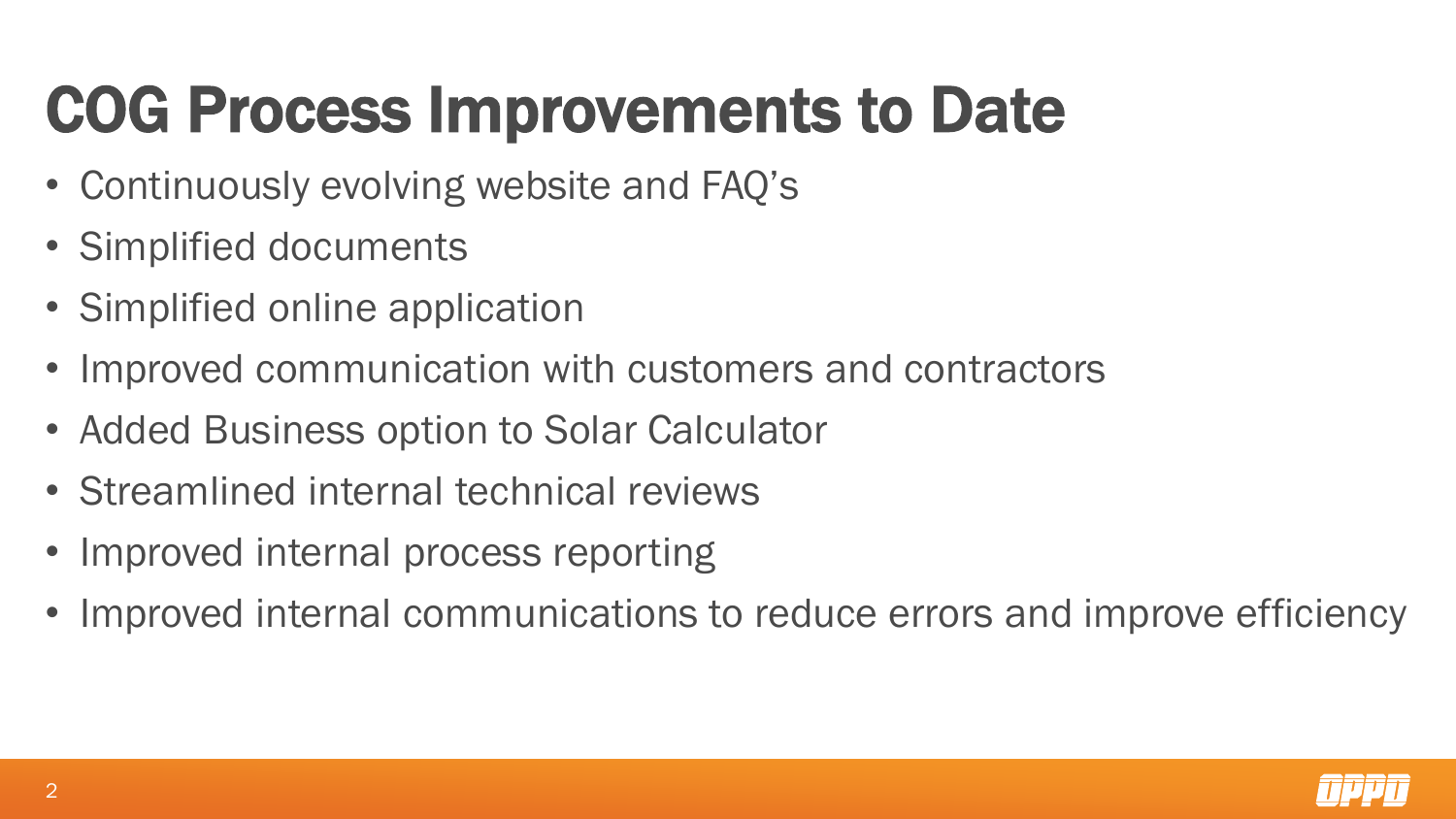### Summary of Key Process Metrics

| <b>Metric</b>                    | <b>Definition</b>                                         | <b>Current</b><br>Average<br>(days) | <b>Benchmark</b><br>(days) |
|----------------------------------|-----------------------------------------------------------|-------------------------------------|----------------------------|
| <b>Technical Review Duration</b> | time from application submittal to response to contractor | 7.3                                 | $7 - 14$                   |
| <b>Witness Test Duration</b>     | time from electric permit received to final witness test  | 12.2                                | $7 - 14$                   |

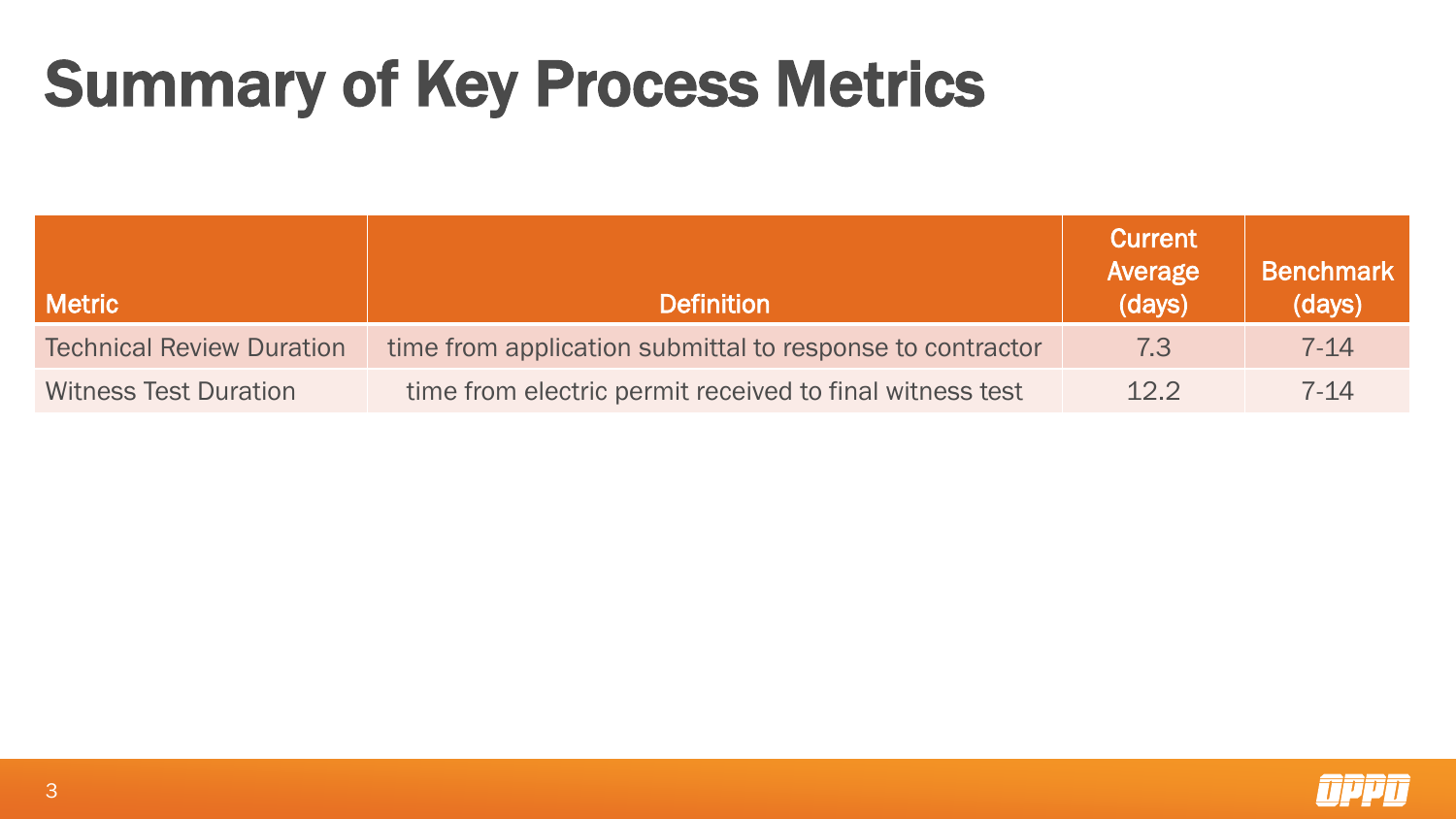## Key Process Metric: Technical Review Duration

- 2020 Application Volume = 59
- 2021 Application Volume = 544
- Before the OPPD Online Application Process, COG Technical Review duration was weeks not days
- Average Technical Review Duration  $= 7.3$  days
- Performance benchmark was 7 to 14 days
- Technical Review Duration is increasing with large volume of applications



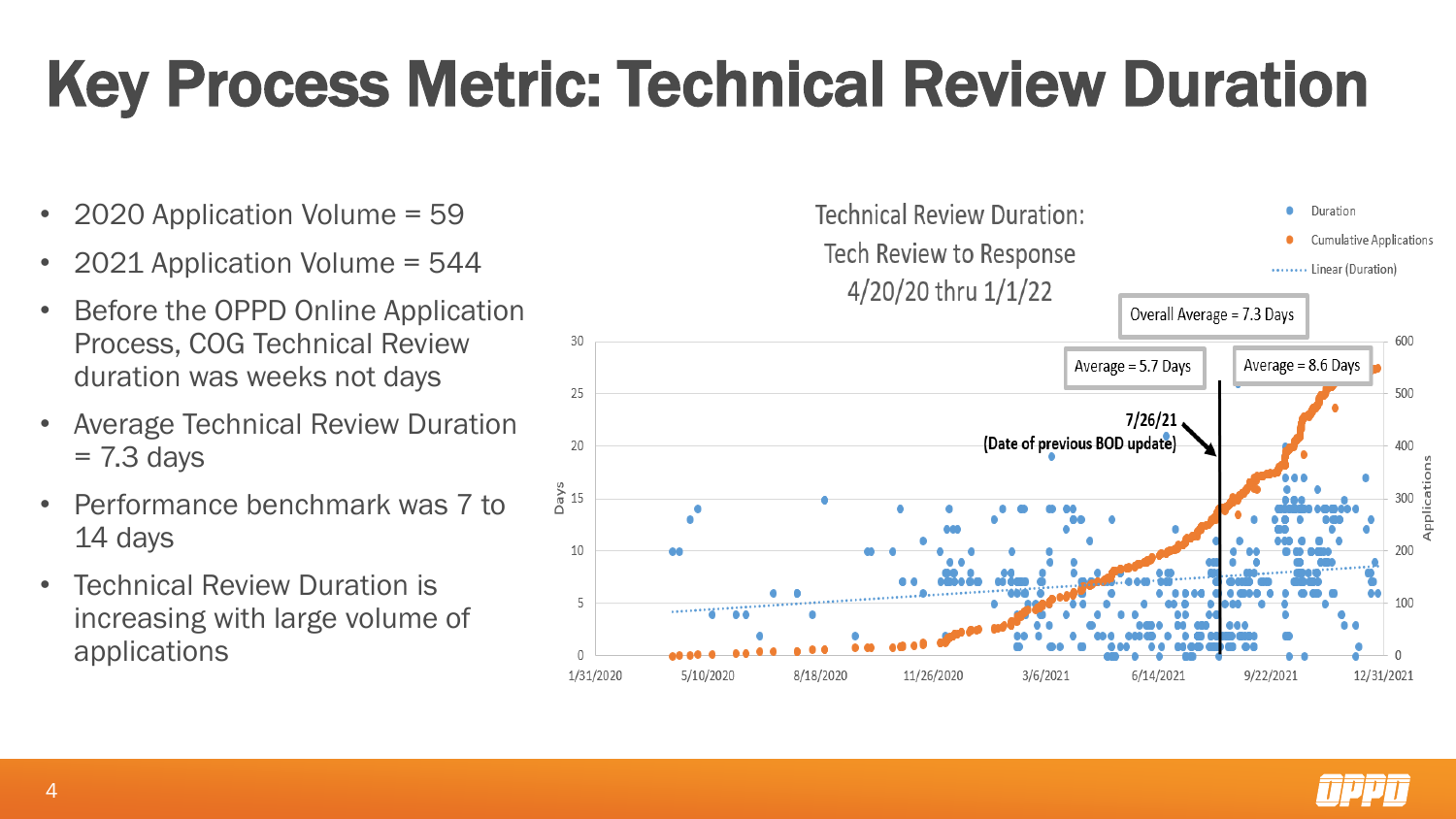# Key Process Metric: Witness Test Duration

- 167 COG projects completed since April 2020
- Average Witness Test = 12.2 Days
- Performance benchmark is 7-14 days
- Summary of Reasons for outliers:
	- ̶ Contractor no-show (18 in Oct/Nov)
	- Installation didn't match application
	- Safety issues found in meter socket
	- ̶ Contractor requested re-schedule
	- Nearly all with one solar provider

Total Witness Test Duration for All 167 Completed **COG Projects Since April 2020** 



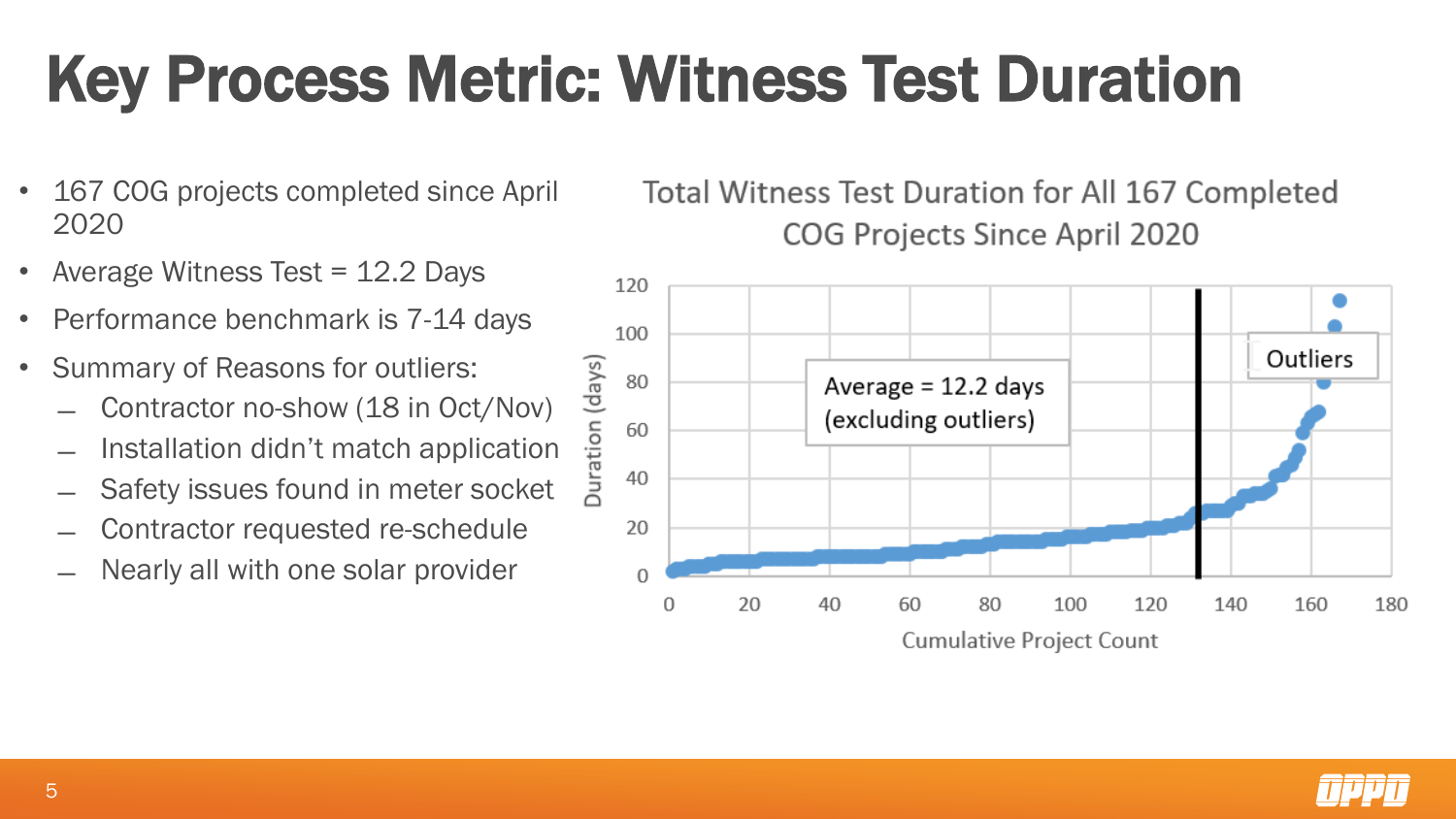# COG Trade Ally (TA) Program

- Goal: Improve alignment and education among key external stakeholders such as solar contractors, electrical inspectors and engineers
	- ̶ Periodic training sessions including education on SolarApp
	- ̶ Option to participate as COG Trade Ally if they meet qualifications
- Future program enhancement: Annually recurring solar rebate as incentive for contractors to become TA's and follow the terms of the agreement